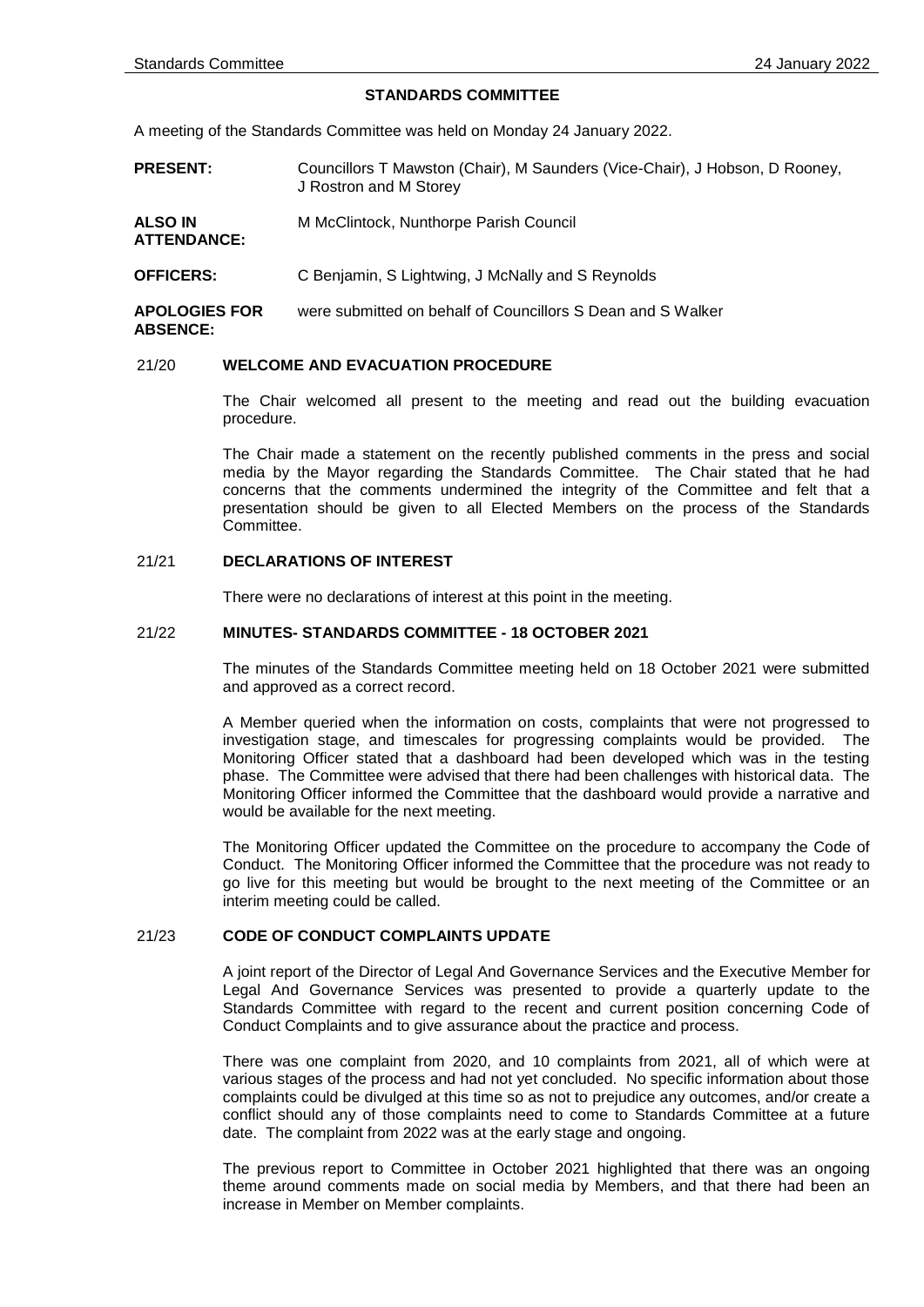In respect of any complaint received, where appropriate, every effort was made to resolve the matter informally, by liaising with the individuals concerned, and where it was Member on Member, involving the Group Leader.

The benefits of informal resolution were numerous and included:

- Often a quicker resolution.
- Less disruptive to working relationships particularly for Member on Member complaints.
- Involved fewer people.
- Took up less resources.

However, there were circumstances when the matter needed to be investigated. If the Monitoring Officer, in consultation with the Independent Person, decided that the complaint should be investigated, an Internal Investigating Officer would be appointed to undertake the investigation. In exceptional cases, the Monitoring Officer might decide to appoint an external Investigating Officer.

The amount spent in 2021 on external advice and investigation in regards to these complaints was £41,465.

The internal resource to deal with the complaints was provided by the Legal Services team, primarily the Monitoring Officer and two Deputy Monitoring Officers. Senior Officers might also be tasked to complete an investigation.

Any significant increase in complaints would divert legal resource away from other areas of work.

In order to improve the monitoring of the performance in regards to complaints, and better analyse outcomes, a performance tool in the form of a dashboard was being developed with a draft version currently being tested. The performance dashboard would enable analysis of patterns and outcomes concerning complaints. The dashboard could be demonstrated to Members in due course.

In line with the recently approved amended Code of Conduct, the process of dealing with any complaints was also being reviewed. A separate report would be shared with the Standards Committee, including an update on the recommended timescales for dealing with such complaints.

**AGREED** that the report was received and noted.

# 21/24 **LOCALISM ACT 2011 - GENERAL DISPENSATION**

A report of the Monitoring Officer was presented to recommend that a general dispensation be granted to Councillor Gascoigne to allow her to speak and vote, where she would otherwise have had a disclosable pecuniary interest, in matters that might affect so many Councillors that the Council or Committee would be inquorate.

As part of the standards arrangements, the Localism Act 2011 and Regulations made thereunder, introduced the concept of disclosable pecuniary interests and also new rules in respect of dispensations. It was a criminal offence for a member to fail to register a disclosable pecuniary interest or to speak and/or vote where they had a disclosable pecuniary interest, unless they had obtained a dispensation.

In accordance with the prevailing legislation, Members must apply in writing to the Monitoring Officer for a dispensation. It was recommended that a general dispensation was granted to all Members who applied in writing to allow them to speak and vote where they would otherwise have had a disclosable pecuniary interest. This was on the grounds that it was in the public interest and appropriate to grant a dispensation to those Members to participate fully in the following matters:

a) Housing; where the Member (or spouse or partner) holds a tenancy or lease with the Council as long as the matter does not relate to the Member's particular tenancy or lease.